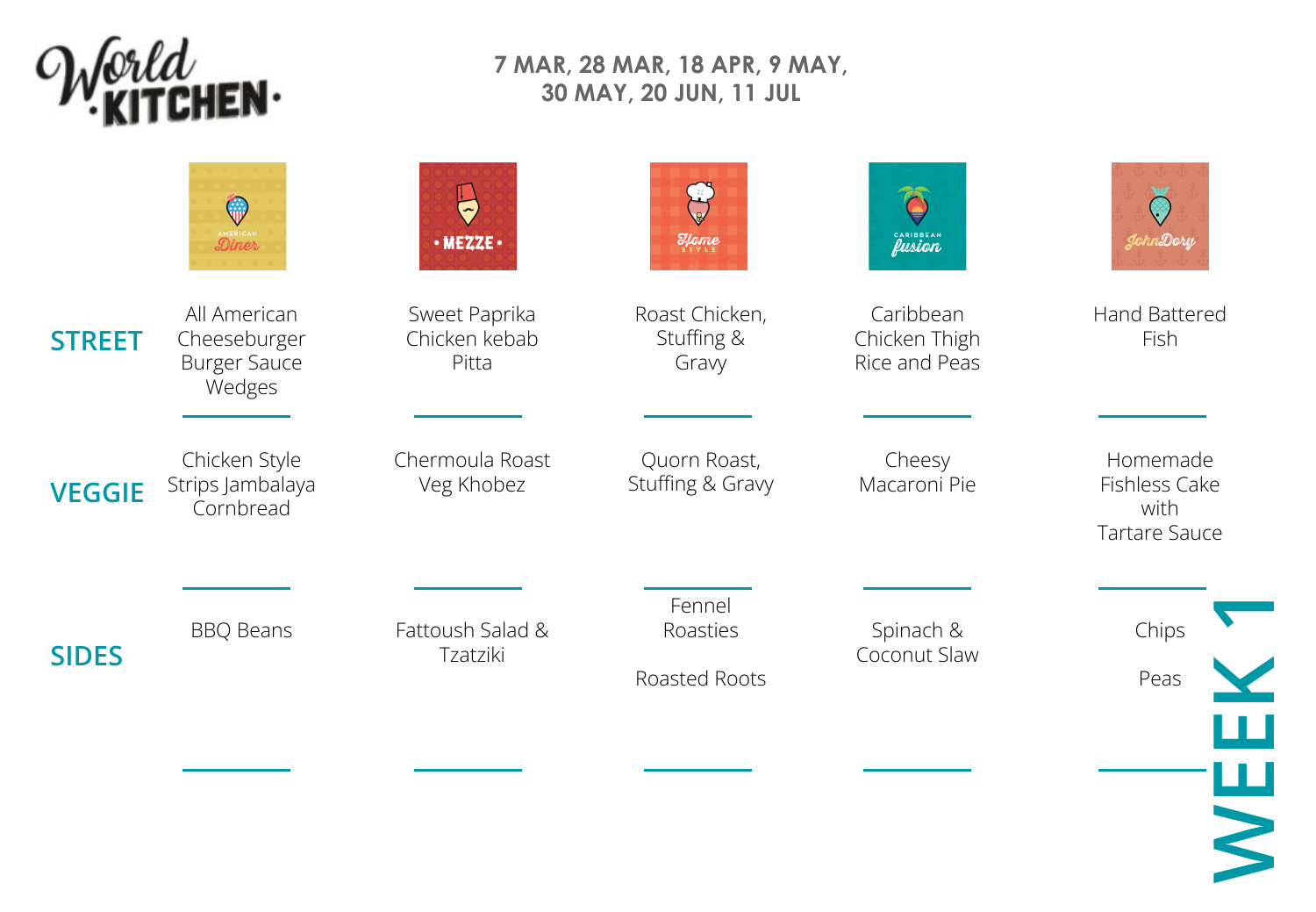

## **21 FEB, 14 MAR, 4 APR, 25 APR, 16 MAY, 6 JUN, 27 JUN, 18 JUL**

|               | $\bigodot$<br>INCREDIBLE                              | Planie                                                  | $\mathcal{E}_{\text{source}}$                | <b>PRR</b><br>ASIAN                          | JohnDory                                   |
|---------------|-------------------------------------------------------|---------------------------------------------------------|----------------------------------------------|----------------------------------------------|--------------------------------------------|
| <b>STREET</b> | Chicken Tikka<br>Curry                                | Sweet Potato &<br><b>BBQ Pulled</b><br>Jackfruit Burger | Toad in the Hole<br>Sausage &<br>Gravy       | Asian Style Beef &<br>Pork Meatballs         | <b>Hand Battered</b><br>Fish               |
|               | Keralan<br><b>VEGGIE</b> Egg Molee Curry              | Veg Chilli Nachos<br>Homemade Salsa                     | Toad in the Hole<br>Quorn Sausage &<br>Gravy | Korean Spicy Rice<br>Bowl with<br>Fried Egg  | Homemade<br>Fishless Cake<br>Lemon Yoghurt |
| <b>SIDES</b>  | <b>Turmeric Rice</b><br>Masala Roasted<br>Cauliflower | Garlic & Herb<br>Wedges<br>Rainbow Slaw                 | Roasties<br>Roasted Carrots<br>& Broccoli    | Beggar's Noodles<br>Sweet Chilli<br>Broccoli | Chips<br>Peas                              |
|               |                                                       |                                                         |                                              |                                              |                                            |